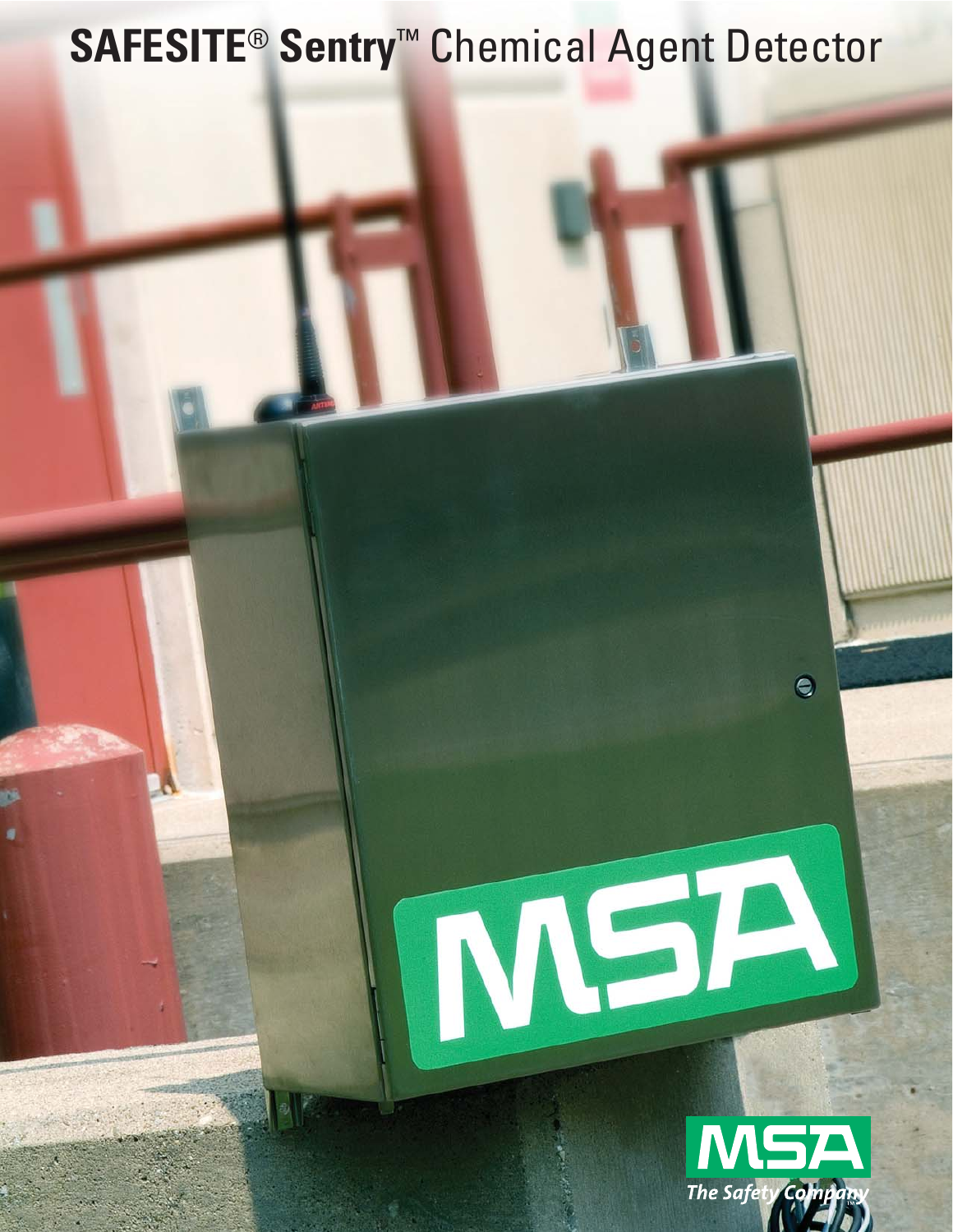| <b>Threat</b>                      | <b>Technology</b>            | <b>Benefit</b>                                                                                                              |
|------------------------------------|------------------------------|-----------------------------------------------------------------------------------------------------------------------------|
| Chemical warfare agents            | Surface acoustic wave (SAW)  | Low false positives and false alarms, differentiates<br>between nerve & blister agents                                      |
| Gamma radiation                    | Cadmium zinc telluride (CZT) | Sensitive with adjustable threshold and 2 ranges. (0-100 mR/hr,<br>0.1 mR/hr resolution & 0-1000 mR/hr, 1 mR/hr resolution) |
| Volatile organic<br>compounds      | <b>Photoionization (PID)</b> | 10.6 eV lamp provides ppm readings for broadband toxics<br>and VOC detection                                                |
| Toxic industrial<br>chemicals      | Electrochemical              | Detects for many specific toxic gases, such as chlorine,<br>ammonia, hydrogen cyanide, and hydrogen chloride                |
| Oxygen deficiency<br>or enrichment | Electrochemical              | Oxygen monitoring for confined spaces                                                                                       |
| Combustible gas                    | Catalytic bead               | Wide-range detection for hydrocarbons                                                                                       |

The SAFECOM Command Center receives mission critical information from the SAFESITE Sentry Detectors. This crucial, wide-ranging data is converted quickly into practical information for rapid decision-making through an uncomplicated graphical user interface (GUI). The Command Center can manage up to four systems with 16 Detectors (SAFESITE SAFEMTX Detector's or Sentry Detector's) per system, integrating data including:

- **O** Gas readings
- **O** Relative CWA threat level
- **O** Radiation dose rate
- **O** Alarm status
- **O** GPS location
- O RF signal strength
- **O** Fault conditions
- **O** Sentry min, max, and average values

Through the SAFECOM Command Center, alarms are both visual and audible. Alarms can then be acknowledged and silenced,

detectors can be enabled and disabled, event logs and event log history can be viewed, plus units can be customized to suit the specific deployment scenario.

The SAFECOM Command Center maps SAFESITE Sentry Detectors using GPS technology, specific address inputs, or "click-and-drag" icons onto images.

The SAFECOM Command Center is also a TCP/IP hub, allowing all information to be placed on a network for remote viewing anywhere in the world.





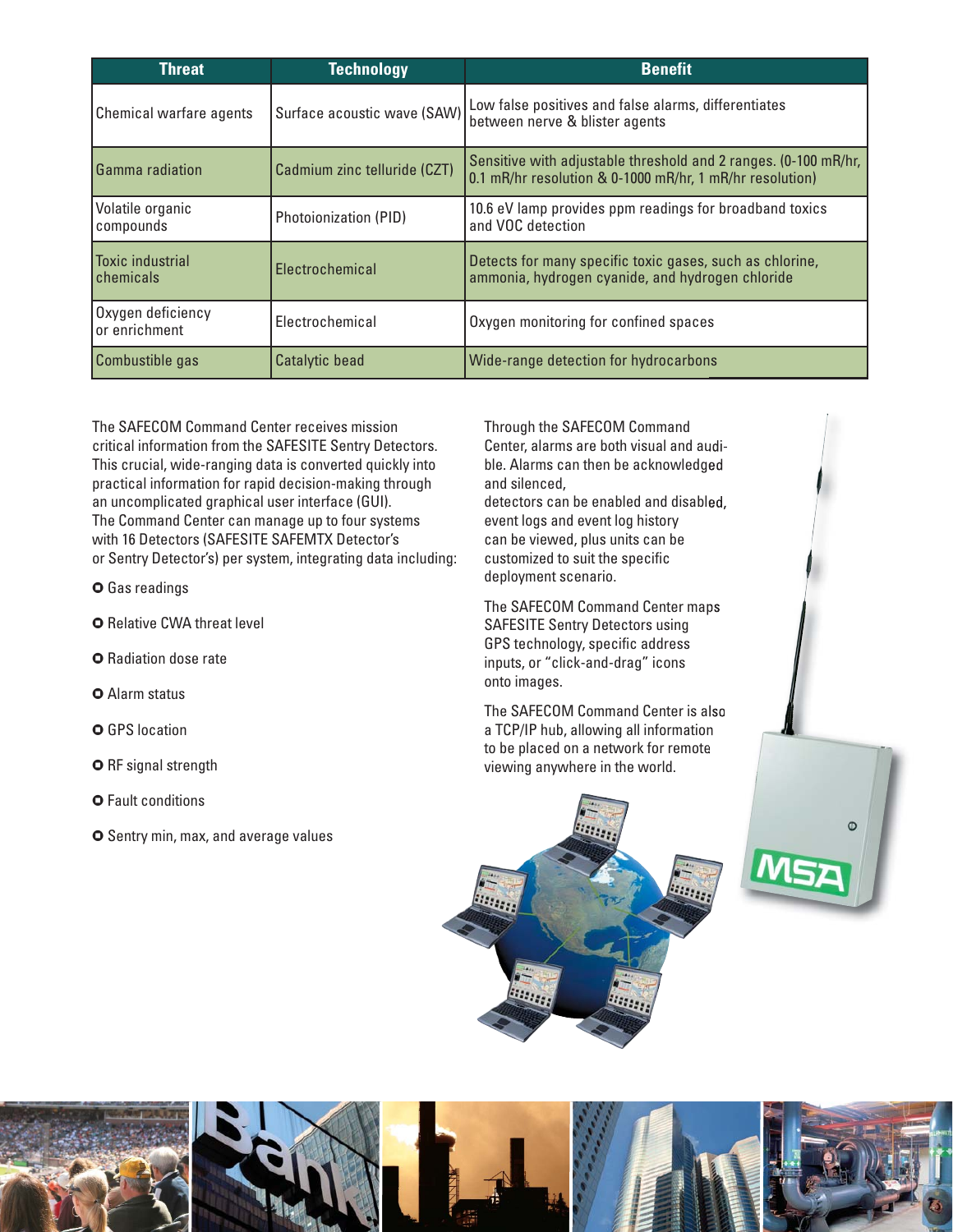

The SAFESITE Sentry Chemical Agent Detector is a continuous-use, permanently-mounted detection instrument for facility protection against weapons of mass destruction (WMDs). This unit provides superior preventative and countermeasure solutions for homeland security and emergency response.

- 5 24/7 detection plus communication of up to six potential WMD threats
- $\bullet$  Integration of several proven technologies
- $\bullet$  Highly selective to specific chemical agents, reducing false alarms

The SAFESITE Sentry Chemical Agent Detector and the SAFECOM™ Command Center make up MSA's permanently installed SAFESITE Sentry system. This system continuously monitors, detects, and communicates the presence of up to six potential threats: chemical warfare agents (CWAs), toxic industrial compounds (TICs), volatile organic compounds (VOCs), gamma radiation, combustible gas, and oxygen content.

This network—wired or wireless—is easily integrated into existing automation and security systems within facilities, buildings, transportation hubs, etc. It helps first responders, law enforcement, government agents, and security personnel reduce the risk of exposure and facilitate consequence management.

- $\bullet$  Identifies selected TICs (Toxic Industrial Compounds) by specific gas with readings displayed in ppm
- 5 Interchangeable smart sensors are pre-calibrated for fast change-out
- $\bullet$  GPS and wireless access available

The SAFESITE Sentry Detector integrates several proven technologies to detect advanced threats in superior ways. The Detector also offers GPS location technology, pumped flow operation, interchangeable smart sensors (for maximum flexibility), and automatic internal system diagnostics.

The Sentry System can be used for a magnitude of applications for Critical Infrastructure and Key Resource (CI/KR) Protection. The urgency of national preparation to recognize and protect CI/KR is conveyed in Homeland Security Presidential Directive – 7 (HSPD-7) and the National Infrastructure Protection Plan (NIPP). Refer to MSA's Critical Infrastructure Protection Bulletin ID#07-2139-MC for additional information on this very important topic.



# **Fence line monitoring of chemical plant utilizing SAFESITE Sentry Detector**

### **Specific applications for the SAFESITE Sentry include:**

- **O** Subways
- **O** Airports
- **O** High profile offices and banks
- **O** Government buildings
- **O** Stadiums and race tracks
- **O** HVAC
- **O** Refineries and chemical plants
- **O** Fence line monitoring
- **O** Banking districts







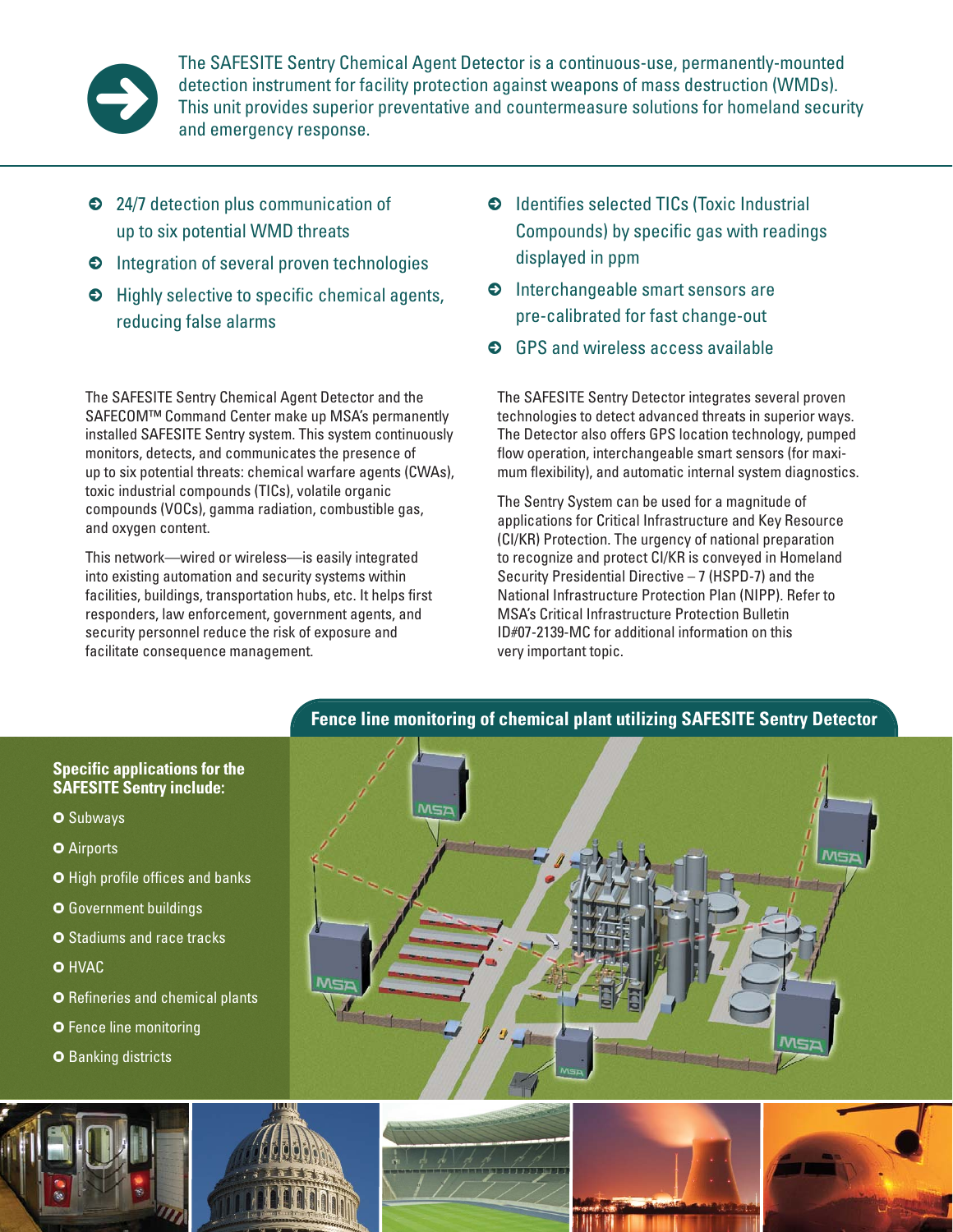*GPS antenna for instrument positioning.*

Ø4

*3 dB high-gain antenna for 900 MHz spread spectrum frequency hopping 1 watt radio.*

## *PC CONNECTION*

- **q Threat readings** *scrolling readings of up to 16 MTX Detectors per channel. Unit is identified by a large icon to the left of the readings. In alarm condition, a display snaps to unit in alarm.*
- **w Detector icons** *identify number of units enabled in current network. Specific unit readings are viewed by double-clicking on icon.*
- **e Map** *option for map view or uploaded image view.*
- **r Signal strength** *communication status*
- **t Power** *status of battery life or line connection*
- **y System status** *alerts user to alarm, warning or fault within a particular system.*





*High-capacity filter ensures clean sample* 

*for the SAW sensor.*

*CZT gamma radiation sensor.*

*High capacity filter ensures clean sample for electrochemical, PID and catalytic bead sensors.*

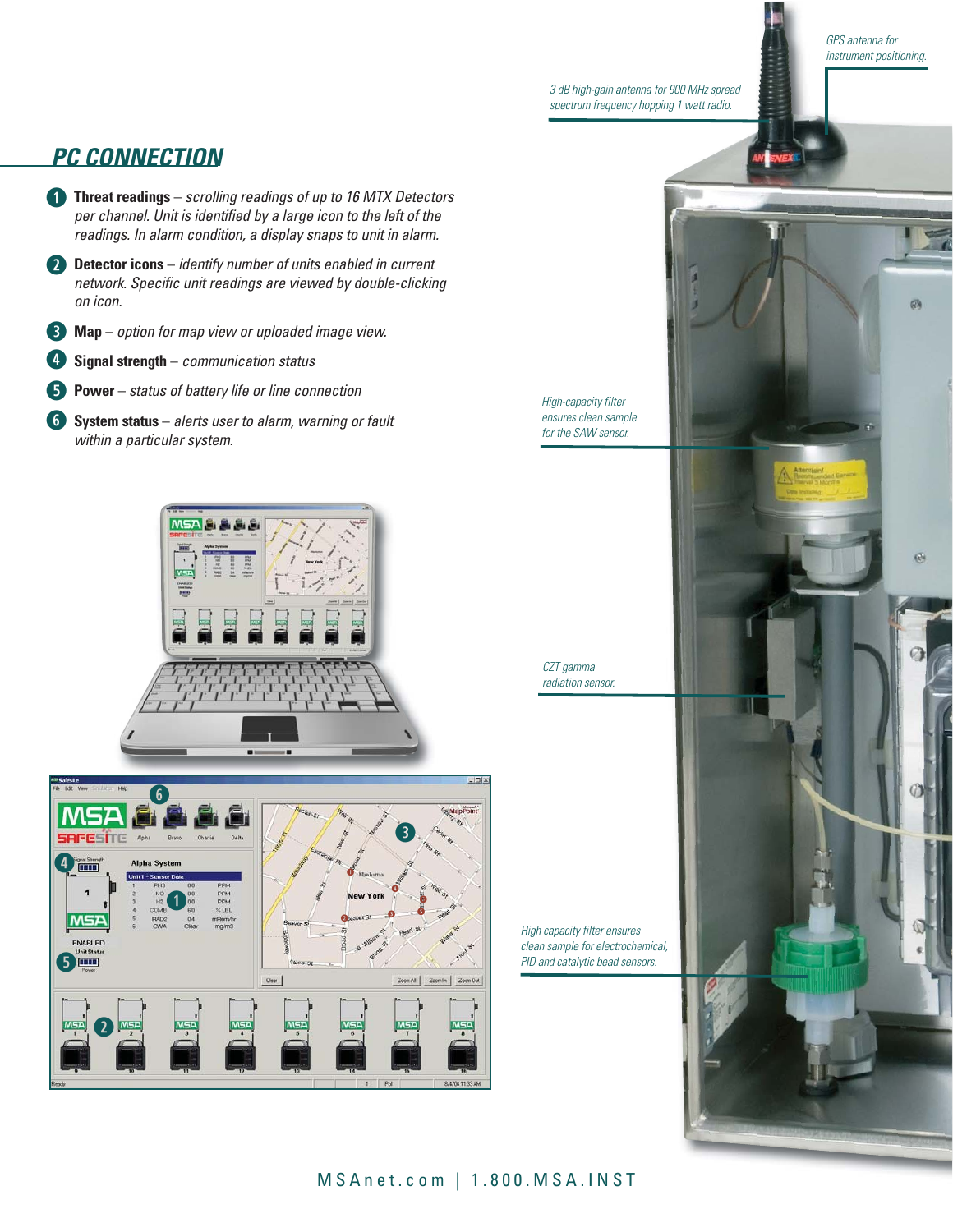$\Omega$ 

 $69$ 

 $\circledcirc$ 

<u>SAFEMTX</u>

 $\overline{\mathbf{0}}$  $-20.8$ **CLR** 

 $\circ$ 

ة.<br>QO

 $\hat{\theta}$ 

列

ý

Ś

**MSA** 

**SAFESTE** 

อาการ

*Exhaust fan draws sample through the SAFESITE Sentry Detector.*

*SAFEMTX Detector from MSA SAFESITE Multi-Threat Detection System. Includes 4 interchangeable smart sensors for TICs, VOCs, combustible and*  $0<sub>2</sub>$  *– over 30 sensors available.*

*State-of-the-art LCD display provides all six threat readings; LEDs indicate detector status; and keypad allows for alarm acknowledge, sensor calibration, and system setting configuration.*

*Power in 90-240 VAC, 50/60 Hz*